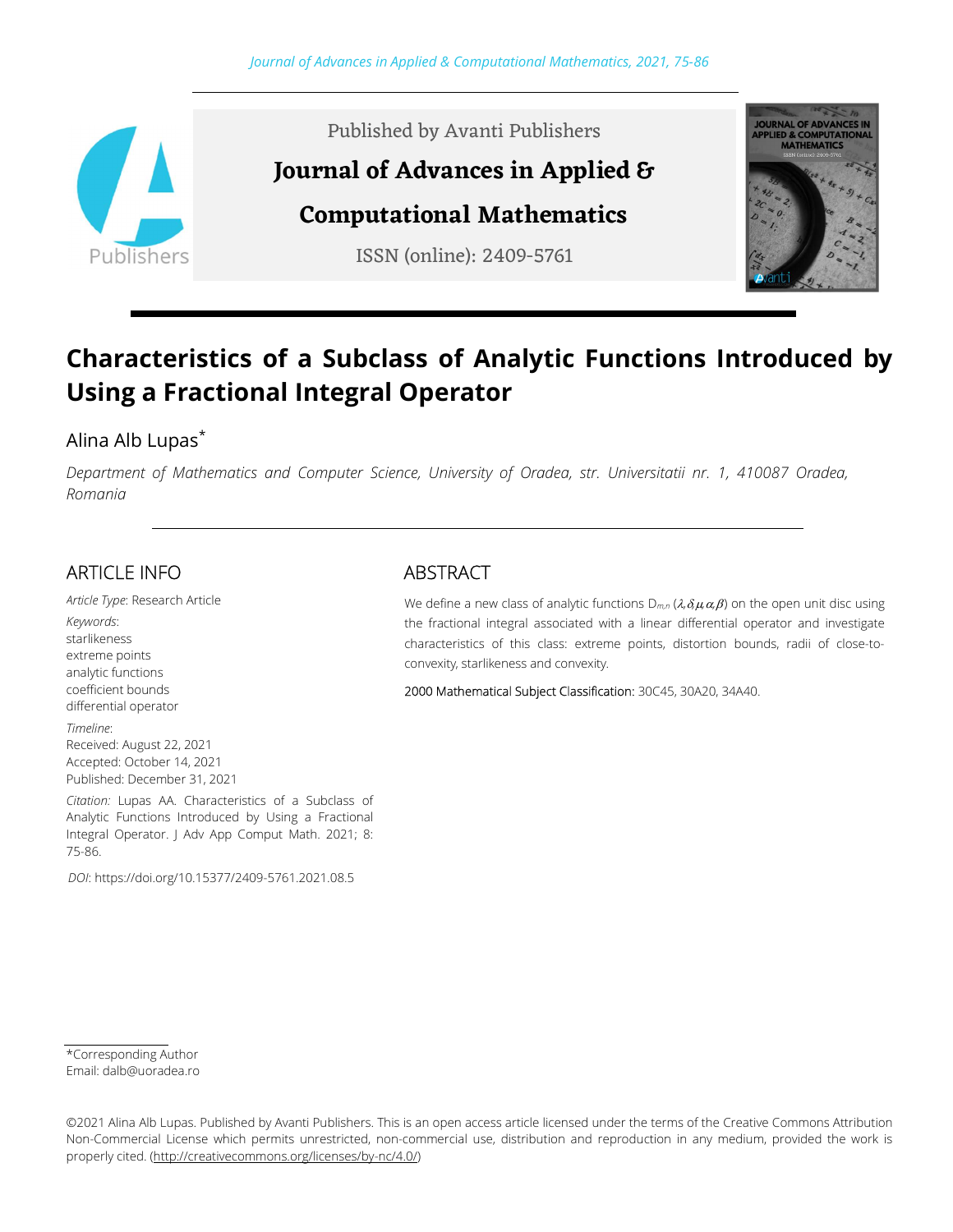## 1. Introduction

Introducing and studying new classes of analytic functions using operators is a classical method for conducting studies regarding complex-valued functions. The operator used in the present study is obtained using fractional integral, a function that has given a great number of interesting results in the last years. A nice review on the evolution of the study related to fractional calculus can be seen in the introductory part of [1]. Many applications of fractional calculus have appeared recently. Fractional derivative operators associated with fuzzy sets theory are considered in [2, 3]. Another application of fractional calculus can be seen as new computations for the two-mode version of the fractional Zakharov-Kuznetsov model in plasma fluid by means of the Shehu decomposition method [4]. Generalized fractional integral operators are considered in the research presented in [5] and a generalized fractional integral operator is used for obtaining Hermite–Hadamard type inequality for  $\gamma$ -convex functions in [6]. An investigation of the sufficient conditions for the existence of solutions of two new types of coupled systems of hybrid fractional differential equations involving  $\phi$ -Hilfer fractional derivatives is conducted in [7]. Several algebraic aspects of the fuzzy Caputo fractional derivative and fuzzy Atangana–Baleanu fractional derivative operator in the Caputo sense are investigated in [8]. Atangana-Baleanu fractional integral of Bessel functions is used for obtaining differential subordinations results in [9]. Fractional differential and integral properties of Mittag-Leffler function are studied in [10-12]. ial equations involving  $\phi$ -Hilfer fractional derivatives is conducted in [7]. Several<br>uzzy Caputo fractional derivative and fuzzy Atangana-Baleanu fractional derivative<br>see are investigated in [8]. Atangana-Baleanu frac

Applications of fractional integral for obtaining new operators and defining new classes have recently provided interesting outcomes as it can be seen citing papers published in the last three years [13-19].

Investigations for obtaining fuzzy differential subordinations involving different operators were investigated in recent years [20, 21]. Motivated by such results, in a recently submitted paper [22], the following operator was defined:

**Definition 1.1** ([22]) Let  $D^m_{n,\delta,g}$  :  $\mathsf{A} \to \mathsf{A}$  the linear differential operator defined by

[22]) Let 
$$
D_{n,\delta,g}^m
$$
: A  $\rightarrow$  A the linear differential operator defined by  
\n
$$
D_{n,\delta,g}^0 f(z) = (f * g)(z),
$$
\n
$$
D_{n,\delta,g}^1 f(z) = [1 - (1 - \delta)^n \int (f * g)(z) + (1 - \delta)^n z (f * g)(z),
$$
\n
$$
D_{n,\delta,g}^m f(z) = [1 - (1 - \delta)^n \int p_{n,\delta,g}^{m-1} f(z) + (1 - \delta)^n z (p_{n,\delta,g}^{m-1} f(z)), \ z \in U,
$$
\n
$$
\therefore A \rightarrow A,
$$
\n
$$
D_{n,\delta}^m f(z) = D_{n,\delta,f}^m f(z).
$$
\n
$$
\int_{-j=2}^{\infty} a_j z^j \in A,
$$
\nthen\n
$$
D_{n,\delta}^m f(z) = z + \sum_{j=2}^{\infty} [1 + (j-1)(1 - \delta)^n]^m a_j^2 z^j, \ z \in U.
$$
\ndefinition of fractional integral:

where  $m, n \in \mathbb{N}$ .

Denote by  $D_{n,\delta}^m : A \to A$ ,

$$
D_{n,\delta}^m f(z) = D_{n,\delta,f}^m f(z).
$$

If  $f(z) = z + \sum_{j=2}^{\infty} a_j z^j \in A$  $f(z) = z + \sum_{j=2}^{\infty} a_j z^j$ , then

$$
D_{n,\delta}^m f(z) = z + \sum_{j=2}^{\infty} \left[ 1 + (j-1)(1-\delta)^n \right]^m a_j^2 z^j, \ z \in U.
$$

We remind the definition of fractional integral:

**Definition 1.2** ([23]) The fractional integral of order  $\lambda$  ( $\lambda > 0$ ) is defined for a function f by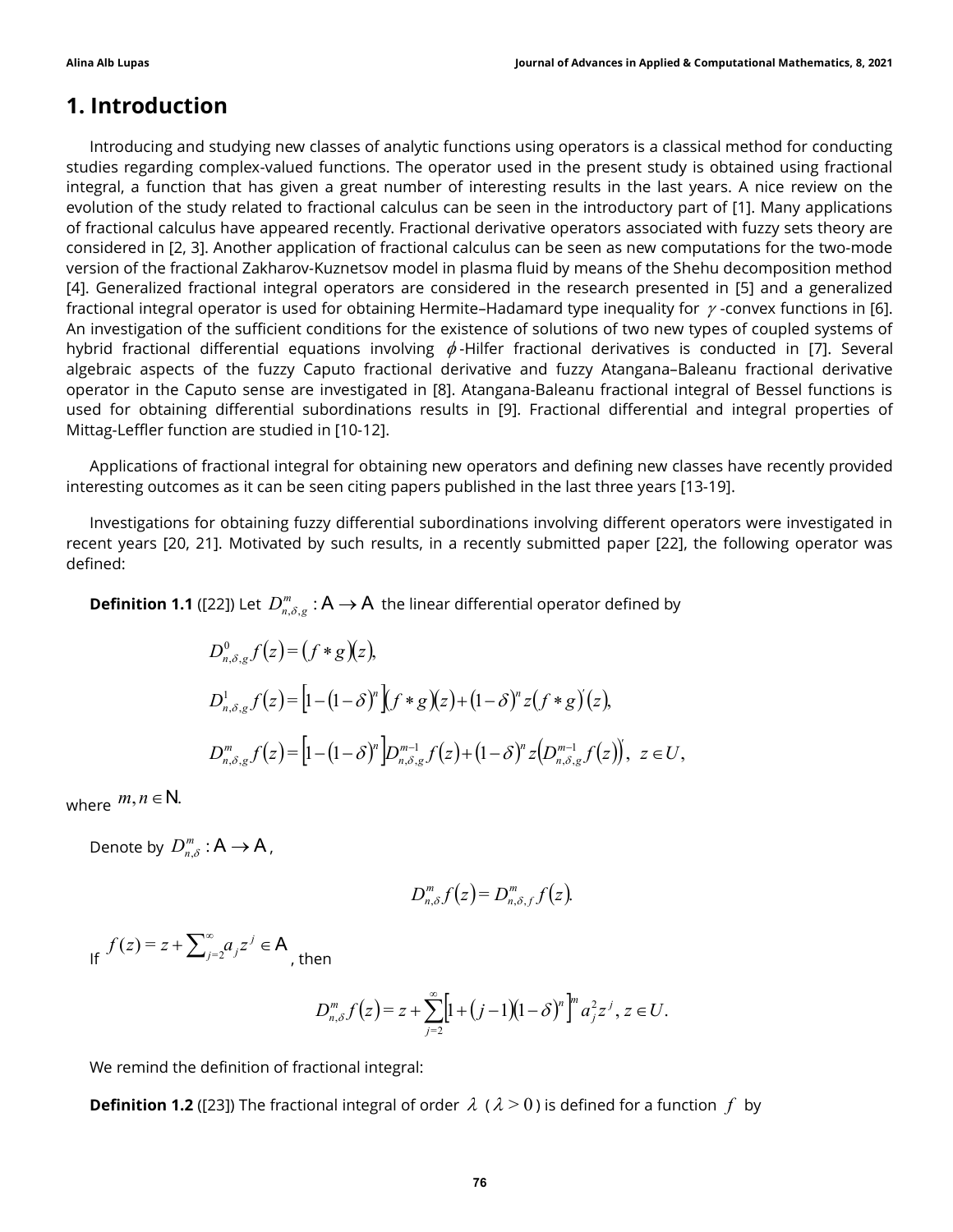$$
D_z^{-\lambda} f(z) = \frac{1}{\Gamma(\lambda)} \int_0^z \frac{f(t)}{(z-t)^{1-\lambda}} dt,
$$
\n(1.1)

Alina Alb Lupas<br>  $(z) = \frac{1}{\Gamma(\lambda)} \int_0^z \frac{f(t)}{(z-t)^{1-\lambda}} dt$ , (1.1)<br>
ply-connected region of the z-plane containing the origin, and the<br>
ring  $\log(z-t)$  to be real, when  $(z-t) > 0$ . Alina Alb Lupas<br>  $\frac{f(t)}{(z-t)^{1-\lambda}} dt$ , (1.1)<br>
I region of the z-plane containing the origin, and the<br>
to be real, when  $(z-t) > 0$ . where  $f$  is an analytic function in a simply-connected region of the  $z$ -plane containing the origin, and the multiplicity of  $(z-t)^{\lambda-1}$  is removed by requiring  $\log(z-t)$  to be real, when  $(z-t)\!>\!0.$ 

Using Definition 1.1 and Definition 1.2, in [17] we define the fractional integral associated with the linear differential operator

Functions  
\n
$$
D_z^{-\lambda} f(z) = \frac{1}{\Gamma(\lambda)} \int_0^z \frac{f(t)}{(z-t)^{1-\lambda}} dt,
$$
\n(1.1)  
\ntion in a simply-connected region of the z-plane containing the origin, and the  
\noved by requiring  $\log(z-t)$  to be real, when  $(z-t) > 0$ .  
\nDefinition 1.2, in [17] we define the fractional integral associated with the linear  
\n
$$
D_z^{-\lambda} D_{n,\delta}^m f(z) = \frac{1}{\Gamma(\lambda)} \int_0^z \frac{D_{n,\delta}^m f(t)}{(z-t)^{1-\lambda}} dt =
$$
\n(1.2)  
\n
$$
\frac{1}{(\lambda)} \int_0^z \frac{t}{(z-t)^{1-\lambda}} dt + \sum_{j=2}^\infty \frac{\left[1 + (j-1)(1-\delta)^n\right]^m}{\Gamma(\lambda)} a_j^2 \int_0^z \frac{t^j}{(z-t)^{1-\lambda}} dt,
$$
\nimple calculation, by the following relation  
\n
$$
\int_{n,\delta}^m f(z) = \frac{1}{\Gamma(\lambda+2)} z^{\lambda+1} + \sum_{j=2}^\infty \frac{\left[1 + (j-1)(1-\delta)^n\right]^m \Gamma(j+1)}{\Gamma(j+\lambda+1)} a_j^2 z^{j+\lambda},
$$
\n(2) and [14] for this operator, we introduce a now close of analytic functions and

$$
\frac{1}{\Gamma(\lambda)}\int_0^z\frac{t}{(z-t)^{1-\lambda}}\,dt+\sum_{j=2}^\infty\frac{\left[1+\left(j-1\right)\left(1-\delta\right)^n\right]^m}{\Gamma(\lambda)}\,a_j^2\int_0^z\frac{t^j}{(z-t)^{1-\lambda}}\,dt,
$$

which can be written, after a simple calculation, by the following relation

$$
D_z^{-\lambda}D_{n,\delta}^m f(z) = \frac{1}{\Gamma(\lambda+2)}z^{\lambda+1} + \sum_{j=2}^{\infty} \frac{\left[1+(j-1)(1-\delta)^n\right]^m \Gamma(j+1)}{\Gamma(j+\lambda+1)} a_j^2 z^{j+\lambda},
$$

for the function  $\,f(z)$  =  $z + \sum_{j=2}^{\infty} a_j z^j \in \mathsf{A} \,$  $f(z)=z+\sum_{j=2}^\infty\!a_jz^j\in {\mathsf A}$  . We note that  $\,D_z^{-\lambda}D_{n,\delta}^m f\big(z\big)\!\in {\mathsf A}\big(\lambda\!+\!1,\!1\big).$  $z \sim_{n}$ 

Following the ideas from [13] and [14] for this operator we introduce a new class of analytic functions and study several aspects regarding distortion bounds, extreme points and radii of close-to-convexity, starlikeness and convexity.

The study presented in this paper is done in a well-known environment.

Denote by  $U = \{z \in \mathbb{C} : |z| < 1\}$  the unit disc of the complex plane and  $H(U)$  the space of holomorphic functions in  $U$ .

Let 
$$
A(p,t) = \{f \in H(U) : f(z) = z^p + \sum_{j=p+t}^{\infty} a_j z^j, z \in U\}
$$
, with  $A(1,1) = A$  and  
\n $H[a,t] = \{f \in H(U) : f(z) = a + a_i z^i + a_{i+1} z^{i+1} + \dots, z \in U\}$ , where  $p, t \in \mathbb{N}$ ,  $a \in \mathbb{C}$ .

#### 2. Main Results

Firstly, we define the new class of analytic functions using the operator given by relation (1.2).:

**Definition 2.1** The function f belongs to the class  $D_{m,n}(\lambda,\delta,\mu,\alpha,\beta)$  if it satisfies the following relation:

1 [13] and [14] for this operator we introduce a new class of analytic functions and  
\nling distortion bounds, extreme points and radii of close-to-convexity, starlikeness and  
\nhis paper is done in a well-known environment.  
\n|z|<1} the unit disc of the complex plane and H(U) the space of holomorphic  
\n: 
$$
f(z) = z^p + \sum_{j=p+1}^{\infty} a_j z^j
$$
,  $z ∈ U$ }, with A(1,1)= A and  
\n $a + a_i z^i + a_{i+1} z^{i+1} + ..., z ∈ U$ , where  $p, t ∈ \mathbb{N}$ ,  $a ∈ \mathbb{C}$ .  
\n*u* class of analytic functions using the operator given by relation (1.2):  
\non *f* belongs to the class  $D_{m,n}(\lambda, \delta, \mu, \alpha, \beta)$  if it satisfies the following relation:  
\n
$$
\frac{\lambda(1-\mu)\frac{D_z^{-\lambda}D_{m,\delta}^m f(z)}{z} + \mu(D_z^{-\lambda}D_{n,\delta}^m f(z))}{\lambda(1-\mu)\frac{D_z^{-\lambda}D_{m,\delta}^m f(z)}{z} + \mu(D_z^{-\lambda}D_{n,\delta}^m f(z))} \beta,\n $\lambda(1-\mu)\frac{D_z^{-\lambda}D_{m,\delta}^m f(z)}{z} + \mu(D_z^{-\lambda}D_{n,\delta}^m f(z))' - \alpha$   
\n $> 0, m, m ∈ \mathbb{N}, z ∈ U$ .
$$

where  $0 < \beta \leq 1$ ,  $\lambda$ ,  $\delta$ ,  $\alpha$ ,  $\mu > 0$ ,  $n, m \in \mathbb{N}$ ,  $z \in U$ .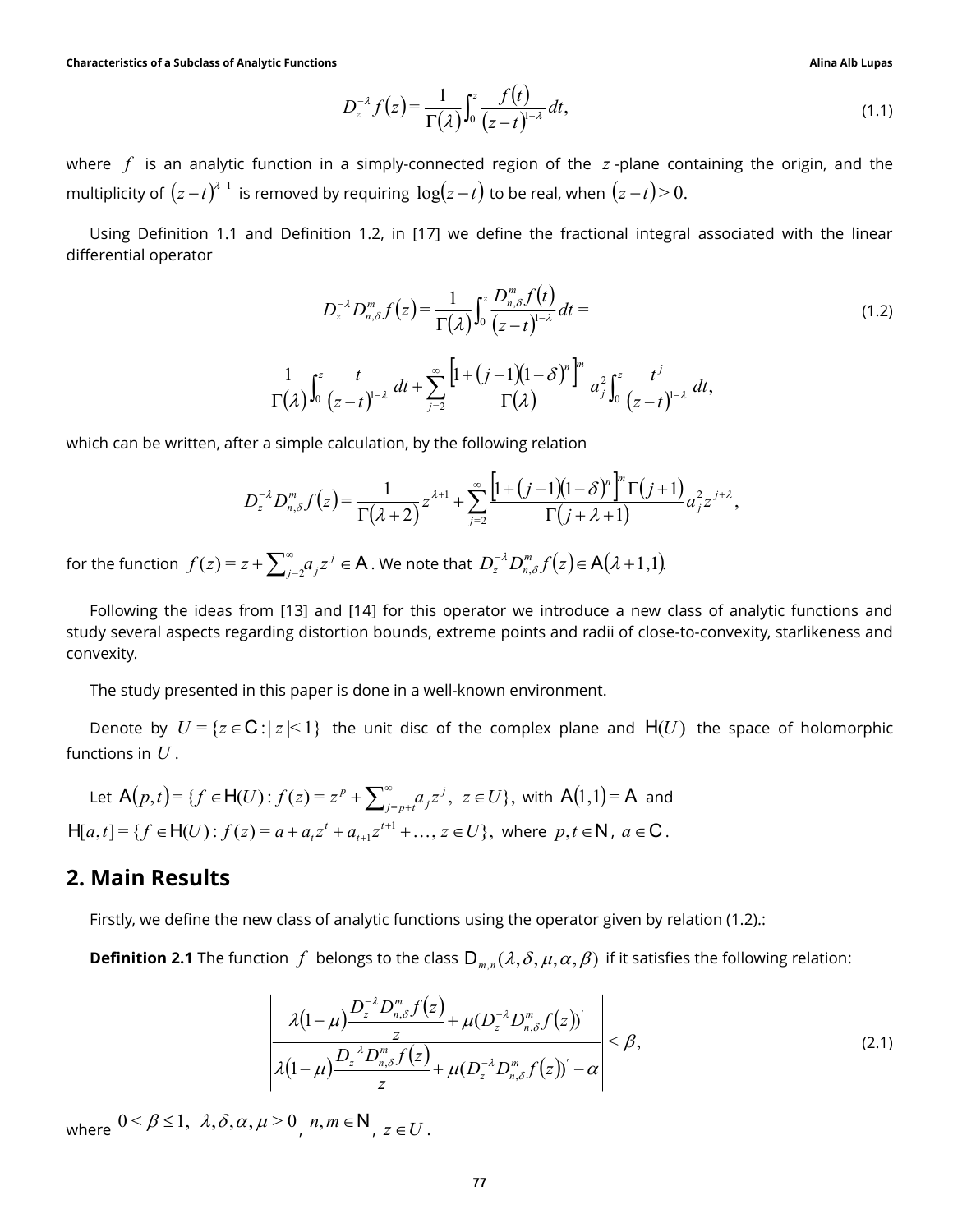Next, we get coefficient bounds and extreme points for functions in class  $D_{m,n}(\lambda, \delta, \mu, \alpha, \beta)$ .

**Theorem 2.1** Consider the function  $f \in A$  . Then  $f \in D_{m,n}(\lambda, \delta, \mu, \alpha, \beta)$  if and only if

Journal of Advances in Applied & Computational Mathematics, 8, 2021

\nent bounds and extreme points for functions in class 
$$
D_{m,n}(\lambda, \delta, \mu, \alpha, \beta)
$$
.

\nHer the function  $f \in A$ . Then  $f \in D_{m,n}(\lambda, \delta, \mu, \alpha, \beta)$  if and only if

\n
$$
\sum_{j=2}^{\infty} \frac{(\lambda + \mu j) \left[1 + (j-1)(1-\delta)^n \right]^m \Gamma(j+1)}{\Gamma(j+\lambda+1)} a_j^2 < \frac{\beta |\alpha|}{\beta+1} - \frac{(\lambda + \mu)}{\Gamma(\lambda+2)}.
$$
\nOr the function  $F(z)$  defined by

\n
$$
\boxed{\left(\begin{array}{cc}\beta |\alpha| & (\lambda + \mu)\end{array}\right)} \tag{2.2}
$$

The result is sharp for the function  $F(z)$  defined by

Journal of Advances in Applied & Computational Mathematics, 8, 2021\n\nIn the function 
$$
f \in A
$$
. Then  $f \in D_{m,n}(\lambda, \delta, \mu, \alpha, \beta)$  if and only if\n
$$
\sum_{j=2}^{n} \frac{(\lambda + \mu j)[1 + (j - 1)(1 - \delta)^n]^m \Gamma(j + 1)}{\Gamma(j + \lambda + 1)} a_j^2 < \frac{\beta |\alpha|}{\beta + 1} - \frac{(\lambda + \mu)}{\Gamma(\lambda + 2)}.
$$
\n\nThe function  $F(z)$  defined by\n
$$
F(z) = z + \sqrt{\frac{\beta |\alpha| - (\lambda + \mu)}{(\beta + 1) - \Gamma(\lambda + 2)}} \Gamma(j + \lambda + 1)
$$
\n
$$
F(z) = z + \sqrt{\frac{\beta |\alpha| - (\lambda + \mu)}{(\lambda + \mu j)[1 + (j - 1)(1 - \delta)^n]^m \Gamma(j + 1)}} z^j, \quad j \ge 2.
$$
\n\nIt is a (2.2). Then we obtain, for  $|z| < 1$ ,\n
$$
D^{-\lambda} D^m f(z)
$$

Next, we get coefficient bounds and extreme points for functions in class 
$$
D_{m,n}(\lambda, \delta, \mu, \alpha, \beta)
$$
.  
\n**Theorem 2.1** Consider the function  $f \in A$ . Then  $f \in D_{m,n}(\lambda, \delta, \mu, \alpha, \beta)$  if and only if  
\n
$$
\sum_{j=2}^{n} \frac{(\lambda + \mu)^{j} [1 + (j-1)(1-\delta)^{n} \Gamma[f+1)]}{\Gamma(j+\lambda+1)} a_{j}^{2} \times \frac{\beta |\alpha|}{\beta+1} - \frac{(\lambda + \mu)}{\Gamma(\lambda+2)}
$$
\n
$$
\text{The result is sharp for the function } F(z) \text{ defined by}
$$
\n
$$
F(z) = z + \sqrt{\frac{\beta |\alpha| - (\lambda + \mu)}{(\beta + 1) \Gamma(\lambda + 2)}} \Gamma(f+ \lambda + 1)
$$
\n
$$
F(z) = z + \sqrt{\frac{\beta |\alpha| - (\lambda + \mu)}{(\beta + 1) \Gamma(\lambda + 2)}} \Gamma(f+ \lambda + 1)
$$
\n
$$
F(z) = z + \sqrt{\frac{\beta |\alpha| - (\lambda + \mu)}{(\beta + 1) \Gamma(\lambda + 2)}} \Gamma(f+ \lambda + 1)
$$
\n
$$
2(1-\mu) \frac{D^{-\lambda} D_{m,n}^{n} f(z)}{z} + \mu(D_{\lambda}^{-\lambda} D_{m,n}^{n} f(z)) \Big| - \frac{\beta}{\pi}
$$
\n
$$
\rho | \lambda(1-\mu) \frac{D^{-\lambda} D_{m,n}^{n} f(z)}{z} + \mu(D_{\lambda}^{-\lambda} D_{m,n}^{n} f(z)) - \alpha | =
$$
\n
$$
\frac{\lambda + \mu}{\Gamma(\lambda+2)} z^{2} + \sum_{j=2}^{n} \frac{(\lambda + \mu)^{j} [1 + (j-1)(1-\delta)^{n} \Gamma(f+1)}{\Gamma(j+\lambda+1)} a_{j}^{2} z^{j+\lambda-1} - \frac{\beta}{\Gamma(\lambda+2)} z^{j+\lambda-1} \frac{\beta}{\Gamma(\lambda+2)} z^{j+\lambda-1} - \frac{\beta}{\Gamma(\lambda+2)} z^{j+\lambda-1} \frac{\beta}{\Gamma(\lambda+2)} z^{j+\lambda-1} - \frac{\beta}{\Gamma(\lambda+2)} z^{j+\lambda-1} \frac{\beta}{\Gamma(\lambda+2)} z^{j+\lambda-1} - \frac{\beta}{\Gamma(\lambda+2)} z^{j+\
$$

Applying the maximum modulus Theorem and (2.1), we obtain  $f \in D_{m,n}(\lambda, \delta, \mu, \alpha, \beta)$ .

Conversely, we assume that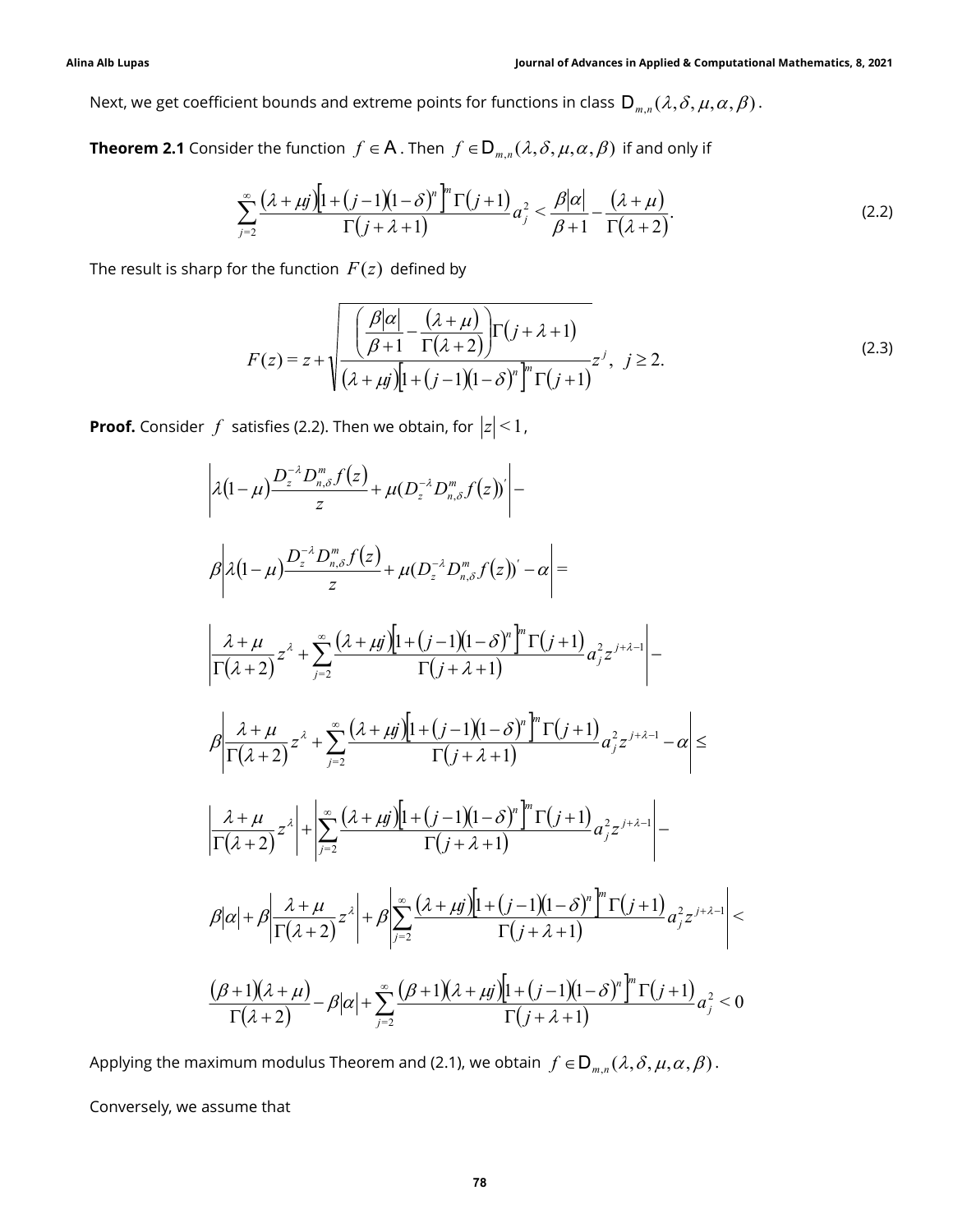racteristics of a Subclass of Analytic Functions  
\n
$$
\frac{\lambda(1-\mu)\frac{D_z^{-2}D_{n,\delta}^m f(z)}{z} + \mu(D_z^{-2}D_{n,\delta}^m f(z))'}{\lambda(1-\mu)\frac{D_z^{-2}D_{n,\delta}^m f(z)}{z} + \mu(D_z^{-2}D_{n,\delta}^m f(z))' - \alpha}
$$
\n
$$
\frac{\frac{\lambda+\mu}{\Gamma(\lambda+2)}z^{\lambda} + \sum_{j=2}^{\infty}\frac{(\lambda+\mu)^{j}[1+(\j-1)(1-\delta)^{n}]^{\frac{n}{2}}\Gamma(j+1)}{\Gamma(j+\lambda+1)}a_{j}^{2}z^{j+\lambda-1}}{\frac{\lambda+\mu}{\Gamma(\lambda+2)}z^{\lambda} + \sum_{j=2}^{\infty}\frac{(\lambda+\mu)^{j}[1+(\j-1)(1-\delta)^{n}]^{\frac{n}{2}}\Gamma(j+1)}{\Gamma(j+\lambda+1)}a_{j}^{2}z^{j+\lambda-1} - \alpha}
$$
\nCondition  $Re(z) \leq |z|, z \in U$ , implies  
\n
$$
\frac{\left(\frac{\lambda+\mu}{\Gamma(\lambda+2)}z^{\lambda} + \sum_{j=2}^{\infty}\frac{(\lambda+\mu)^{j}[1+(\j-1)(1-\delta)^{n}]^{\frac{n}{2}}\Gamma(j+1)}{\Gamma(j+\lambda+1)}a_{j}^{2}z^{j+\lambda-1}}\right)}{\frac{\lambda+\mu}{\Gamma(\lambda+2)}z^{\lambda} + \sum_{j=2}^{\infty}\frac{(\lambda+\mu)^{j}[1+(\j-1)(1-\delta)^{n}]^{\frac{n}{2}}\Gamma(j+1)}{\Gamma(j+\lambda+1)}a_{j}^{2}z^{j+\lambda-1} - \alpha}
$$
\nConsidering values of z on the real axis so that  $\lambda(1-\mu)\frac{D_z^{-2}D_{n,\delta}^m f(z)}{z} + \mu(D_z^{-2}D_{n,\delta}^m f(z))$  is real and put  
\n $\rightarrow 1$  through real values, we get the inequality (2.2).  
\nCorollary 2.2 If  $f \in A$  be in  $D_{n,\alpha}(\lambda,\delta,\mu,\alpha,\beta)$ , then

Condition  $Re(z) \le |z|, z \in U$ , implies

$$
\left| \lambda(1-\mu) \frac{D_{z}^{\infty}D_{n,\delta}^{m}f(z)}{z} + \mu(D_{z}^{\infty}D_{n,\delta}^{m}f(z))' - \alpha \right|
$$
\n
$$
\left| \frac{\lambda+\mu}{\Gamma(\lambda+2)} z^{\lambda} + \sum_{j=2}^{\infty} \frac{(\lambda+\mu j)[1+(j-1)(1-\delta)^{n} \Gamma(j+1)]}{\Gamma(j+\lambda+1)} a_{j}^{2}z^{j+\lambda-1} \right|
$$
\n
$$
\left| \frac{\lambda+\mu}{\Gamma(\lambda+2)} z^{\lambda} + \sum_{j=2}^{\infty} \frac{(\lambda+\mu j)[1+(j-1)(1-\delta)^{n} \Gamma(j+1)]}{\Gamma(j+\lambda+1)} a_{j}^{2}z^{j+\lambda-1} - \alpha \right| < \beta, z \in U.
$$
\n*e*(z)  $\leq |z|, z \in U$ , implies\n
$$
Re \left\{ \frac{\frac{\lambda+\mu}{\Gamma(\lambda+2)} z^{\lambda} + \sum_{j=2}^{\infty} \frac{(\lambda+\mu j)[1+(j-1)(1-\delta)^{n} \Gamma(j+1)]}{\Gamma(j+\lambda+1)} a_{j}^{2}z^{j+\lambda-1}}{\Gamma(j+\lambda+1)} \right\} < \beta.
$$
\n
$$
\left| \frac{\lambda+\mu}{\Gamma(\lambda+2)} z^{\lambda} + \sum_{j=2}^{\infty} \frac{(\lambda+\mu j)[1+(j-1)(1-\delta)^{n} \Gamma(j+1)]}{\Gamma(j+\lambda+1)} a_{j}^{2}z^{j+\lambda-1} - \alpha \right| < \beta.
$$
\n
$$
\left| \frac{\lambda+\mu}{\Gamma(\lambda+2)} z^{\lambda} + \sum_{j=2}^{\infty} \frac{(\lambda+\mu j)[1+(\mu-j)(1-\delta)^{n} \Gamma(j+1)]}{\Gamma(j+\lambda+1)} a_{j}^{2}z^{j+\lambda-1} - \alpha \right|
$$
\n
$$
\left| \frac{\beta|\alpha|}{\Gamma(\lambda+2)} \right| \left| \frac{\lambda+\mu}{\Gamma(\lambda+2)} \right| \left| \frac{\lambda}{\Gamma(\lambda+2)} \right| \left| \frac{\lambda}{\Gamma(\lambda+2)} \right| \left| \frac{\lambda}{\Gamma(\lambda+2)} \right| \left| \frac{\lambda}{\Gamma(\lambda+2)} \right| \left| \frac{\lambda}{\Gamma(\
$$

 $z \sim_{n}$ m  $\frac{z-D_{n,\delta}J(z)}{z}+\mu(D_z^{-\lambda}D_{n,\delta}^m f(z))$ z  $D_{\tau}^{-\lambda}D_{n,\delta}^m f(z)$  $(1-\mu)^{\frac{N-2}{2}} \frac{\sum_{n,\delta} N(\epsilon)}{N} + \mu(D_{z}^{-\lambda}D_{n,\delta}^{m}f(z))^{N}$  $\frac{\delta J}{\delta}$  +  $\mu(D_z^{-\lambda}D_{n,\delta}^m)$  $\delta J$   $(4)$   $(25-1)$ λ  $\lambda(1-\mu)\frac{D_z-D_{n,\delta}J(2)}{D_z}+\mu(D_z^{-1})$  $\overline{\phantom{a}}$  $\mu(\mu) \rightarrow z \rightarrow m, \delta J'(\mu) + \mu(D_z^{-\lambda}D_{n,\delta}^m f(z))$  is real and put  $z \rightarrow 1$  through real values, we get the inequality (2.2).

**Corollary 2.2** If  $f \in A$  be in  $D_{m,n}(\lambda, \delta, \mu, \alpha, \beta)$ , then

$$
a_j \leq \sqrt{\frac{\left(\frac{\beta|\alpha|}{\beta+1} - \frac{(\lambda+\mu)}{\Gamma(\lambda+2)}\right)\Gamma(j+\lambda+1)}{(\lambda+\mu j)[1+(j-1)(1-\delta)^n]^n \Gamma(j+1)}}, \quad j \geq 2,
$$
\n(2.5)

with equality only for functions of the form  $F(z)$ .

**Theorem 2.3** Let  $f_1(z) \equiv z$  and

$$
\frac{\mu}{1+2}z^{\lambda} + \sum_{j=2}^{N} \frac{(x+\mu y)\mu + (j-1)(1-\delta) + (1+\mu y)}{\Gamma(j+\lambda+1)} a_j^2 z^{j+\lambda-1} - \alpha
$$
\n
$$
\text{If } z \text{ on the real axis so that } \lambda(1-\mu) \frac{D_z^{-\lambda}D_{n,\delta}^m f(z)}{z} + \mu(D_z^{-\lambda}D_{n,\delta}^m f(z)) \text{ is real and put}
$$
\n
$$
\text{as, we get the inequality (2.2).}
$$
\n
$$
\lambda \text{ be in } D_{m,n}(\lambda, \delta, \mu, \alpha, \beta), \text{ then}
$$
\n
$$
a_j \le \sqrt{\frac{\left(\frac{\beta|\alpha|}{\beta+1} - \frac{(\lambda+\mu)}{\Gamma(\lambda+2)}\right) \Gamma(j+\lambda+1)}{(\lambda+\mu j)[1+(\mu-j)(1-\delta)^n]^m \Gamma(j+1)}}, \quad j \ge 2,
$$
\n
$$
\text{arctions of the form } F(z).
$$
\n
$$
\text{or} \quad \text{or} \quad F(z).
$$
\n
$$
\text{or} \quad \text{or} \quad \frac{\beta|\alpha|}{\beta+1} - \frac{(\lambda+\mu)}{\Gamma(\lambda+2)}\right) \Gamma(j+\lambda+1)
$$
\n
$$
f_j(z) = z - \sqrt{\frac{\left(\frac{\beta|\alpha|}{\beta+1} - \frac{(\lambda+\mu)}{\Gamma(\lambda+2)}\right) \Gamma(j+\lambda+1)}{(\lambda+\mu j)[1+(\mu-j)(1-\delta)^n]^m \Gamma(j+1)}} z^j, \quad j \ge 2,
$$
\n
$$
\text{or} \quad \text{or} \quad n, m \in \mathbb{N}. \text{ Then } f \text{ belongs to the class } D_{m,n}(\lambda, \delta, \mu, \alpha, \beta) \text{ if and only if it can be}
$$

for  $0 \le \beta \le 1$ ,  $\lambda$ ,  $\delta$ ,  $\alpha$ ,  $\mu > 0$ ,  $n, m \in \mathbb{N}$ . Then f belongs to the class  $D_{m,n}(\lambda, \delta, \mu, \alpha, \beta)$  if and only if it can be written as

$$
f(z) = \sum_{j=1}^{\infty} \omega_j f_j(z),
$$
\n(2.7)

where  $\omega_j \geq 0$  and  $\sum_{j=1}^{\infty} \omega_j = 1$ .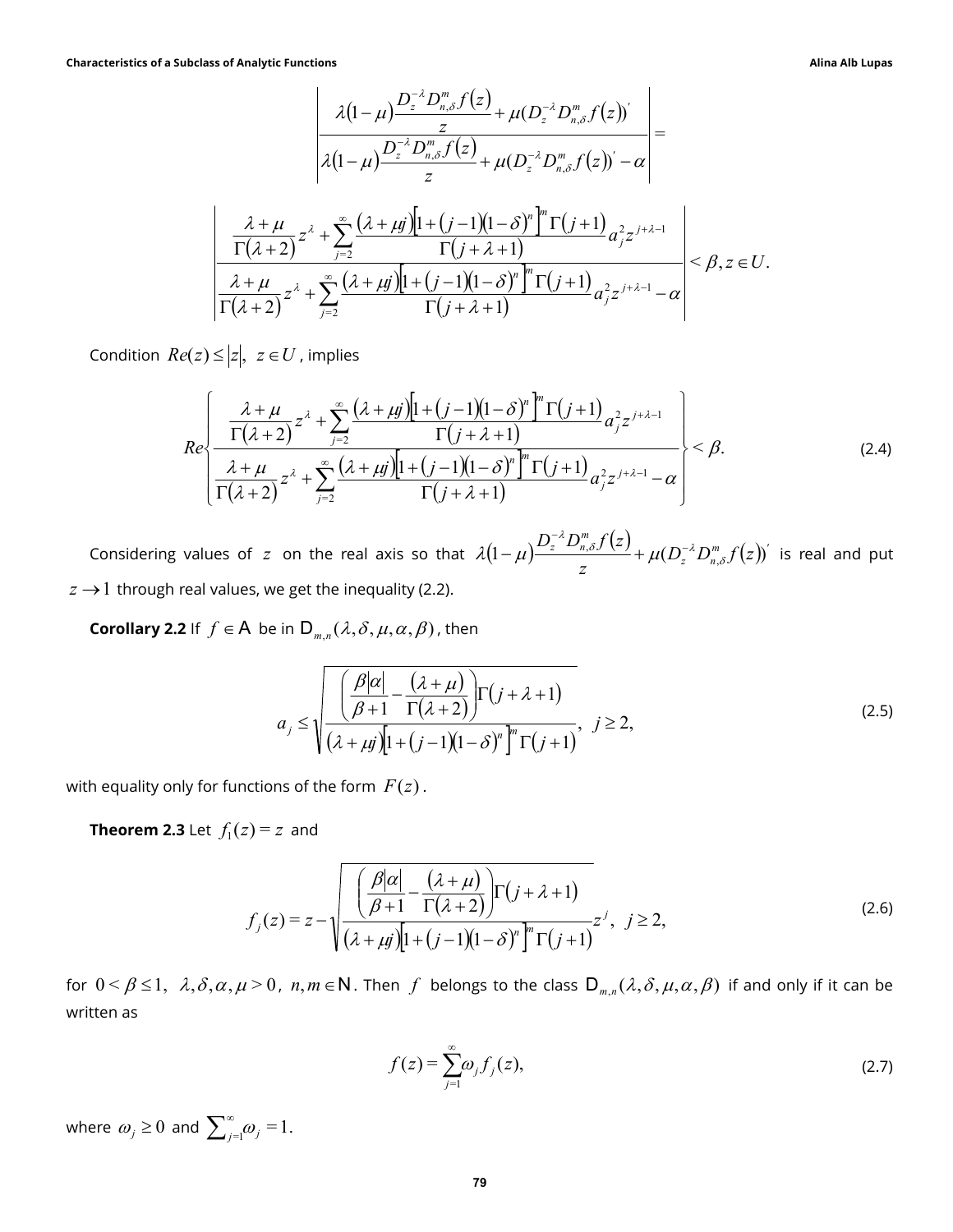**Proof.** Consider  $f(z)$  written as in (2.7). Then

Journal of Advances in Applied & Computational Mathematics, 8, 2021

\nen as in (2.7). Then

\n
$$
f(z) = z - \sum_{j=2}^{\infty} \omega_j \sqrt{\frac{\left(\frac{\beta|\alpha|}{\beta+1} - \frac{(\lambda+\mu)}{\Gamma(\lambda+2)}\right) \Gamma(j+\lambda+1)}{\left(\lambda+\mu j\right) \left[1+(j-1)(1-\delta)^n\right]^n \Gamma(j+1)}} z^j.
$$
\n
$$
\sum_{j=2}^{\infty} \sqrt{\frac{(\lambda+\mu j) \left[1+(j-1)(1-\delta)^n\right]^n \Gamma(j+1)}{\left(\frac{\beta|\alpha|}{\beta+1} - \frac{(\lambda+\mu)}{\Gamma(\lambda+2)}\right) \Gamma(j+\lambda+1)}} \omega_j
$$
\n
$$
\sqrt{\frac{\left(\frac{\beta|\alpha|}{\beta+1} - \frac{(\lambda+\mu)}{\Gamma(\lambda+2)}\right) \Gamma(j+\lambda+1)}{\left(\lambda+\mu j\right) \left[1+(j-1)(1-\delta)^n\right]^n \Gamma(j+1)}} = \sum_{j=2}^{\infty} \omega_j = 1 - \omega_1 \le 1.
$$
\n9. Show that,  $\alpha$  and  $\beta$  is the following (2.5), setting.

Now,

$$
\sum_{j=2}^{\infty} \sqrt{\frac{(\lambda + \mu j) \left[1 + (j-1)(1-\delta)^n\right]^n \Gamma(j+1)}{\left(\frac{\beta |\alpha|}{\beta + 1} - \frac{(\lambda + \mu)}{\Gamma(\lambda + 2)}\right) \Gamma(j + \lambda + 1)}} \omega_j
$$

$$
\sum_{j=2}^{\infty} \sqrt{\frac{(\lambda + \mu)^{j} [1 + (j-1)(1-\delta)^{n}]}{\mu + (j-1)(1-\delta)^{n} [1 + (j-1)]}} \omega_{j}
$$
\n
$$
\sum_{j=2}^{\infty} \sqrt{\frac{(\lambda + \mu)^{j} [1 + (j-1)(1-\delta)^{n}]}{\mu + (j-1)(1-\delta)^{n} [1 + (j-1)]}} \omega_{j}
$$
\n
$$
\sqrt{\frac{\left(\frac{\beta |\alpha|}{\beta + 1} - \frac{(\lambda + \mu)}{\Gamma(\lambda + 2)}\right) \Gamma(j + \lambda + 1)}{\left(\lambda + \mu\right) [1 + (j-1)(1-\delta)^{n} ]^n \Gamma(j+1)}} = \sum_{j=2}^{\infty} \omega_{j} = 1 - \omega_{1} \le 1.
$$
\n
$$
\beta, \mu, \alpha, \beta
$$
. Then by using (2.5), setting\n
$$
\omega_{j} = \sqrt{\frac{\left(\frac{\beta |\alpha|}{\beta + 1} - \frac{(\lambda + \mu)}{\Gamma(\lambda + 2)}\right) \Gamma(j + \lambda + 1)}{\left(\lambda + \mu\right) [1 + (j-1)(1-\delta)^{n} ]^n \Gamma(j+1)} \omega_{j}, j \ge 2}
$$
\n
$$
\sin f(z) = \sum_{j=1}^{\infty} \omega_{j} f_{j}(z). \text{ The proof of Theorem 2.3 is complete.}
$$

Thus  $f \in D_{m,n}(\lambda, \delta, \mu, \alpha, \beta)$ .

Conversely, let  $f \in D_{m,n}(\lambda, \delta, \mu, \alpha, \beta)$ . Then by using (2.5), setting

$$
\omega_j = \sqrt{\frac{\left(\frac{\beta|\alpha|}{\beta+1} - \frac{(\lambda+\mu)}{\Gamma(\lambda+2)}\right) \Gamma(j+\lambda+1)}{(\lambda+\mu j)[1+(j-1)(1-\delta)^n]^n \Gamma(j+1)} a_j, j \ge 2}
$$

and  $\omega_1 = 1 - \sum_{j=2}^{\infty} \omega_j$  , we obtain  $f(z) = \sum_{j=1}^{\infty} \omega_j f_j(z)$  . The proof of Theorem 2.3 is complete.

Distortion bounds for class  $\mathsf{D}_{m,n}(\lambda, \delta, \mu, \alpha, \beta)$  are given in the next proved result.

**Theorem 2.4** If  $f \in D_{m,n}(\lambda, \delta, \mu, \alpha, \beta)$ , then

$$
(\lambda + \mu j)[1 + (j - 1)(1 - \delta)^n] \Gamma(j + 1) \overline{\ }_{j=2}
$$
  
\n
$$
\mu, \alpha, \beta).
$$
 Then by using (2.5), setting  
\n
$$
\omega_j = \sqrt{\frac{\left(\frac{\beta|\alpha|}{\beta+1} - \frac{(\lambda+\mu)}{\Gamma(\lambda+2)}\right) \Gamma(j+\lambda+1)}{(\lambda + \mu j)[1 + (j - 1)(1 - \delta)^n]^n \Gamma(j + 1)}}, j \ge 2
$$
  
\n
$$
f(z) = \sum_{j=1}^{\infty} \omega_j f_j(z).
$$
 The proof of Theorem 2.3 is complete.  
\n
$$
\sum_{m,n} (\lambda, \delta, \mu, \alpha, \beta) \text{ are given in the next proved result.}
$$
  
\n
$$
\sum_{j=1}^{\infty} \frac{\left(\frac{\beta|\alpha|}{\beta+1} - \frac{(\lambda+\mu)}{\Gamma(\lambda+2)}\right) \Gamma(\lambda+3)}{2(\lambda+2\mu)[1 + (1 - \delta)^n]^n} r^2 \le |f(z)|
$$
  
\n
$$
\le r + \sqrt{\frac{\left(\frac{\beta|\alpha|}{\beta+1} - \frac{(\lambda+\mu)}{\Gamma(\lambda+2)}\right) \Gamma(\lambda+3)}{2(\lambda+2\mu)[1 + (1 - \delta)^n]^n} r^2}
$$
  
\n
$$
\therefore \delta, \mu, \beta, m, n \}^{\infty}_{j=2} \text{ is non-decreasing, and}
$$

holds when the sequence  $\{\sigma_{_f}(\lambda,\delta,\mu,\beta,m,n)\}_{j=2}^{\infty}$  is non-decreasing, and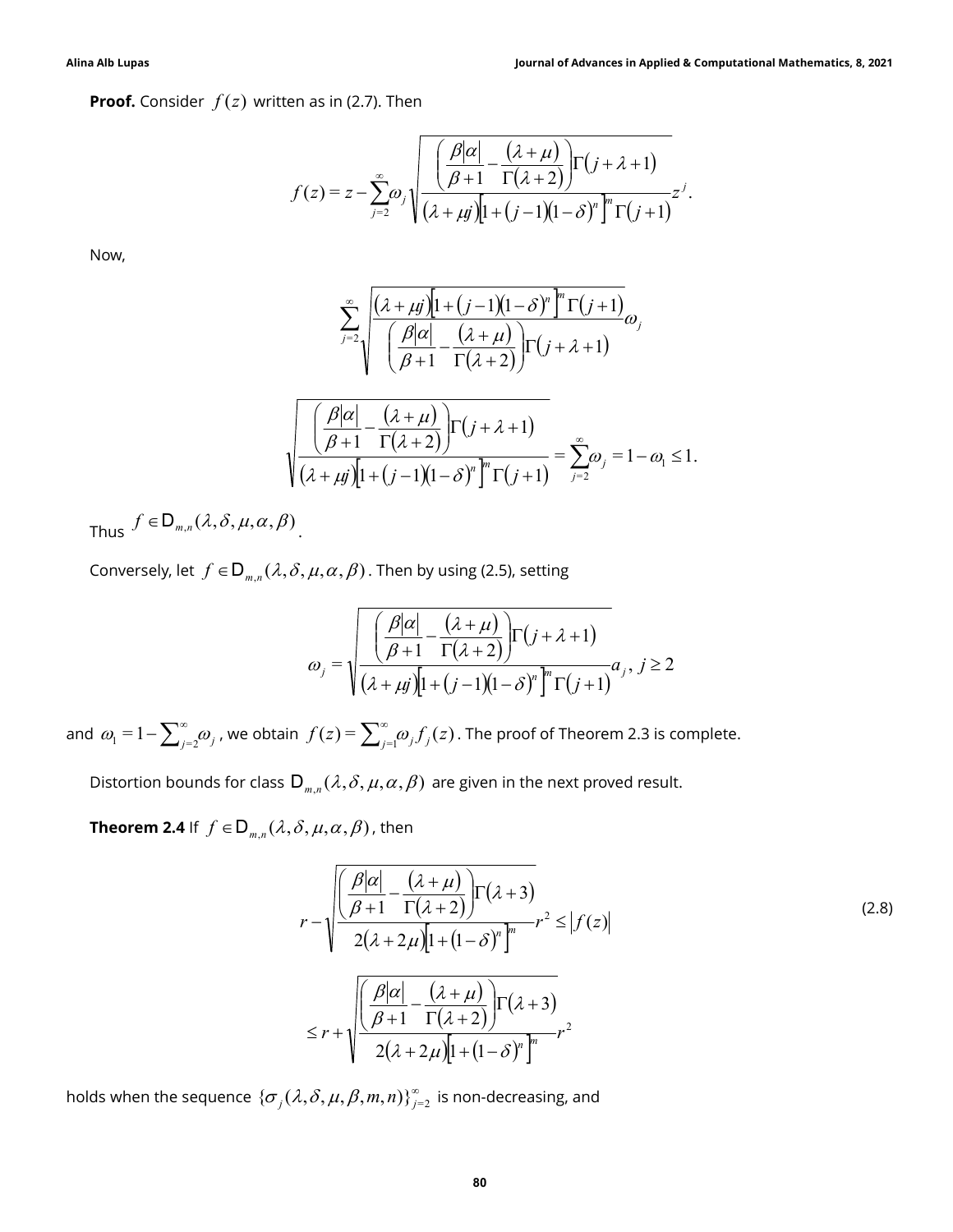$$
\begin{array}{ll}\n\text{functions} & \text{Allna Alb Lupas} \\
1 - \sqrt{\frac{2(\frac{\beta|\alpha|}{\beta+1} - \frac{(\lambda+\mu)}{\Gamma(\lambda+2)})} \Gamma(\lambda+3)} \\
1 - \sqrt{\frac{2(\frac{\beta|\alpha|}{\beta+1} - \frac{(\lambda+\mu)}{\Gamma(\lambda+2)})} \Gamma(\lambda+3)} \\
\leq 1 + \sqrt{\frac{2(\frac{\beta|\alpha|}{\beta+1} - \frac{(\lambda+\mu)}{\Gamma(\lambda+2)})} \Gamma(\lambda+3)} \\
\frac{(\lambda, \delta, \mu, \beta, m, n)}{(\lambda+2\mu) [1 + (1-\delta)^n]^n} \\
\frac{(\lambda, \delta, \mu, \beta, m, n)}{(\lambda, \delta, \mu, \beta, m, n)} \Big|_{j=2}^{\infty} & \text{is non-decreasing, where} \\
\frac{\lambda, \delta, \mu, \beta, m, n}{\Gamma(j+\lambda+1)} = \sqrt{\frac{(\beta+1)(\lambda+\mu j) [1 + (\mu - \lambda)^n]^n \Gamma(j+1)}{\Gamma(j+\lambda+1)}} \\
\text{This is the same, for } f(z) \text{ given by} \\
\frac{z}{\beta+1} - \frac{\sqrt{\frac{\beta|\alpha|}{\beta+1} - \frac{(\lambda+\mu)}{\Gamma(\lambda+2)}}}{2(\lambda+2\mu) [1 + (1-\delta)^n]^n} z^2, z = \pm r. \n\end{array} \tag{2.10}
$$

holds when the sequence  $\{\frac{O_j(x,0,\mu,p,m,n)}{p}\}_{j=2}^\infty$  $(\lambda, \delta, \mu, \beta, m, n)$  $\{\frac{\omega_j(x,0,\mu,p,m,n)}{j}\}_{j=1}^{\infty}$ j  $\sigma_i(\lambda, \delta, \mu, \beta, m, n)$ is non- decreasing, where

$$
\sigma_j(\lambda,\delta,\mu,\beta,m,n) = \sqrt{\frac{(\beta+1)(\lambda+\mu j)[1+(j-1)(1-\delta)^n]^m \Gamma(j+1)}{\Gamma(j+\lambda+1)}}.
$$

The bounds in (2.8) and (2.9) are sharp, for  $f(z)$  given by

$$
\sigma_{j}(\lambda,\delta,\mu,\beta,m,n) = \sqrt{\frac{(\beta+1)(\lambda+\mu)^{n}}{(\beta+1)(\lambda+\mu)^{n}}}
$$
\n
$$
\sigma_{j}(\lambda,\delta,\mu,\beta,m,n) = \sqrt{\frac{(\beta+1)(\lambda+\mu)^{n}(1+(\beta-1)(1-\delta)^{n})^{n}(1+(\beta+1))}{\Gamma(j+\lambda+1)}}.
$$
\n2.9) are sharp, for  $f(z)$  given by\n
$$
f(z) = z + \sqrt{\frac{\left(\frac{\beta|\alpha|}{\beta+1} - \frac{(\lambda+\mu)}{\Gamma(\lambda+2)}\right)\Gamma(\lambda+3)}{2(\lambda+2\mu)[1+(\lambda-\delta)^{n}]^{n}}}} z^{2}, z = \pm r.
$$
\n2.10)  
\n1, we obtain\n
$$
\sum_{j=2}^{\infty} a_{j} \le \sqrt{\frac{\left(\frac{\beta|\alpha|}{\beta+1} - \frac{(\lambda+\mu)}{\Gamma(\lambda+2)}\right)\Gamma(\lambda+3)}{2(\lambda+2\mu)[1+(\lambda-\delta)^{n}]^{n}}}.
$$
\n
$$
|z|-|z|^{2} \sum_{j=2}^{\infty} a_{j} \le |f(z)| \le |z|+|z|^{2} \sum_{j=2}^{\infty} a_{j}
$$
\n
$$
|z|-|z|^{2} \sum_{j=2}^{\infty} a_{j} \le |f(z)| \le |z|+|z|^{2} \sum_{j=2}^{\infty} a_{j}
$$
\n
$$
(2.11)
$$

Proof. Using Theorem 2.1, we obtain

$$
\sum_{j=2}^{\infty} a_j \le \sqrt{\frac{\left(\frac{\beta|\alpha|}{\beta+1} - \frac{(\lambda+\mu)}{\Gamma(\lambda+2)}\right)\Gamma(\lambda+3)}{2(\lambda+2\mu)\left[1+\left(1-\delta\right)^n\right]^m}}.
$$
\n(2.11)

We have

$$
|z| - |z|^2 \sum_{j=2}^{\infty} a_j \le |f(z)| \le |z| + |z|^2 \sum_{j=2}^{\infty} a_j.
$$

Thus

$$
z) = z + \sqrt{\frac{\beta |\alpha|}{\beta + 1} - \frac{(\lambda + \mu)}{\Gamma(\lambda + 2)}} \Gamma(\lambda + 3)
$$
\nwe obtain\n
$$
\sum_{j=2}^{\infty} a_j \le \sqrt{\frac{\beta |\alpha|}{\beta + 1} - \frac{(\lambda + \mu)}{\Gamma(\lambda + 2)}} \Gamma(\lambda + 3)
$$
\n
$$
\sum_{j=2}^{\infty} a_j \le \sqrt{\frac{\beta |\alpha| - (\lambda + \mu)}{\beta + 1} \Gamma(\lambda + 2)} \Gamma(\lambda + 3)
$$
\n
$$
|z| - |z|^2 \sum_{j=2}^{\infty} a_j \le |f(z)| \le |z| + |z|^2 \sum_{j=2}^{\infty} a_j.
$$
\n
$$
r - \sqrt{\frac{\beta |\alpha| - (\lambda + \mu)}{\beta + 1} \Gamma(\lambda + 2)} \Gamma(\lambda + 3)
$$
\n
$$
r - \sqrt{\frac{\beta |\alpha| - (\lambda + \mu)}{\beta + 1} \Gamma(\lambda + 2)} \Gamma(\lambda + 3)
$$
\n
$$
\le r + \sqrt{\frac{\beta |\alpha| - (\lambda + \mu)}{\beta + 1} \Gamma(\lambda + 2)} \Gamma(\lambda + 3)
$$
\n
$$
\le r + \sqrt{\frac{\beta |\alpha| - (\lambda + \mu)}{\beta + 1} \Gamma(\lambda + 2)} \Gamma(\lambda + 3)
$$
\n
$$
a_1
$$
\n
$$
a_2
$$
\n
$$
a_2
$$
\n
$$
a_2
$$

Hence (2.8) follows from (2.12).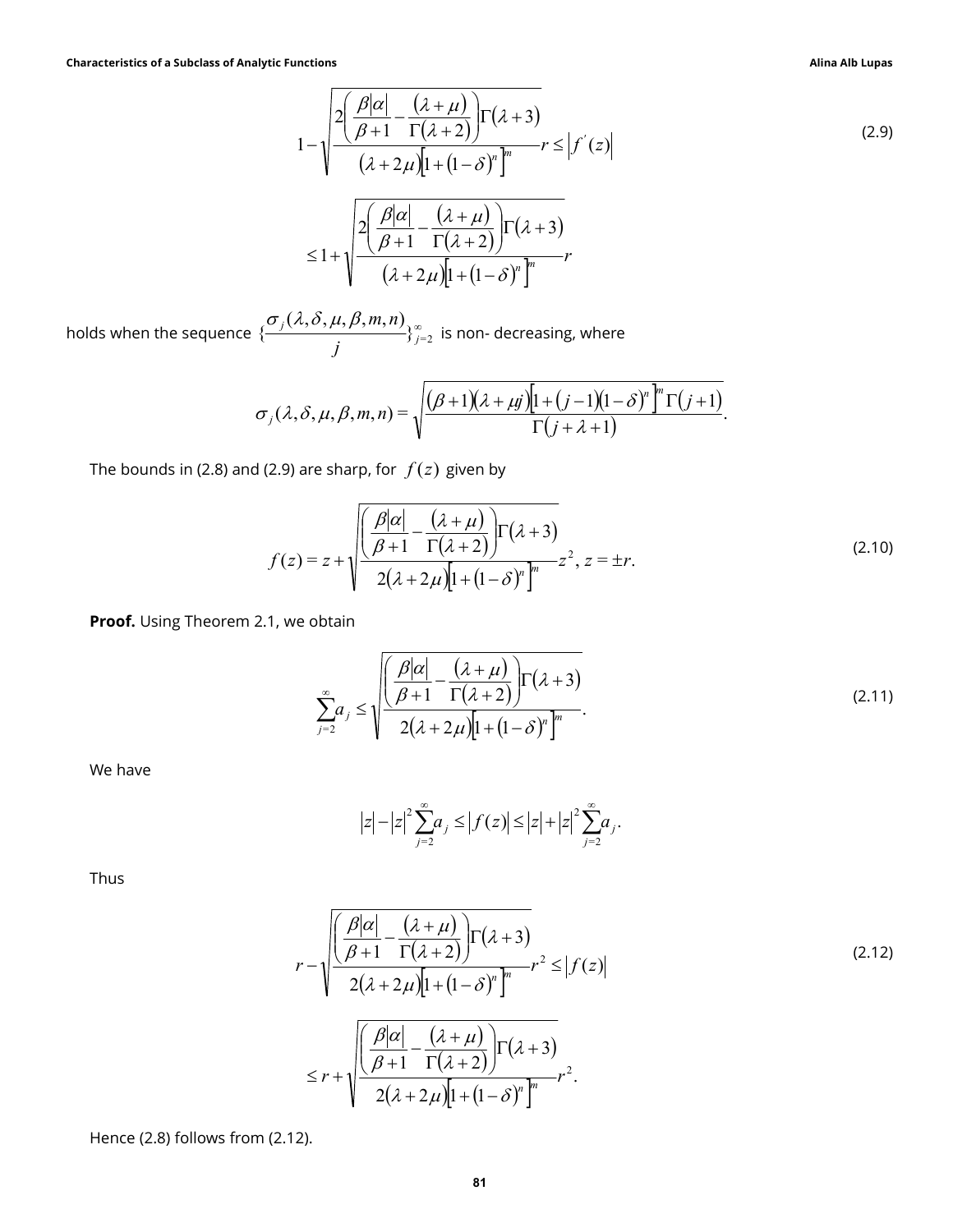Further,

Journal of Advances in Applied & Computational Mathematics, 8, 2021\n
$$
\sum_{j=2}^{\infty} ja_j \le \sqrt{\frac{\left(\frac{\beta|\alpha|}{\beta+1} - \frac{(\lambda+\mu)}{\Gamma(\lambda+2)}\right)\Gamma(\lambda+3)}{2(\lambda+2\mu)\left[1+(1-\delta)^n\right]^n}}.
$$
\n
$$
1 - r \sum_{j=1}^{\infty} ja_j < |f'(z)| < 1 + r \sum_{j=1}^{\infty} ja_j
$$

Hence (2.9) follows from

$$
1 - r \sum_{j=2}^{\infty} j a_j \le |f'(z)| \le 1 + r \sum_{j=2}^{\infty} j a_j.
$$

In the next results, the radii of close-to-convexity, starlikeness and convexity for the class  $D_{m,n}(\lambda,\delta,\mu,\alpha,\beta)$ are investigated.

**Theorem 2.5** The function  $f \in A$  belonging to the class  $D_{m,n}(\lambda, \delta, \mu, \alpha, \beta)$  is close -to-convex of order k,  $0 \leq k \leq 1$  in the disc  $|z| \leq r$ , for

$$
\sum_{j=2}^{\infty} ja_j \le \sqrt{\frac{\beta |\alpha| - (\lambda + \mu)}{\beta + 1} \Gamma(\lambda + 2)} \Gamma(\lambda + 3)
$$
\n
$$
1 - r \sum_{j=2}^{\infty} ja_j \le |f'(z)| \le 1 + r \sum_{j=2}^{\infty} ja_j.
$$
\n
$$
1 - r \sum_{j=2}^{\infty} ja_j \le |f'(z)| \le 1 + r \sum_{j=2}^{\infty} ja_j.
$$
\n
$$
1 - r \sum_{j=2}^{\infty} ja_j \le |f'(z)| \le 1 + r \sum_{j=2}^{\infty} ja_j.
$$
\n
$$
1 - r \in A
$$
\n
$$
1 - r \in A
$$
\n
$$
1 - r \in A
$$
\n
$$
1 - r \in A
$$
\n
$$
1 - r \in A
$$
\n
$$
1 - r \in A
$$
\n
$$
1 - r \in A
$$
\n
$$
1 - r \in A
$$
\n
$$
1 - r \in A
$$
\n
$$
1 - r \in A
$$
\n
$$
1 - r \in A
$$
\n
$$
1 - r \in A
$$
\n
$$
1 - r \in A
$$
\n
$$
1 - r \in A
$$
\n
$$
1 - r \in A
$$
\n
$$
1 - r \in A
$$
\n
$$
1 - r \in A
$$
\n
$$
1 - r \in A
$$
\n
$$
1 - r \in A
$$
\n
$$
1 - r \in A
$$
\n
$$
1 - r \in A
$$
\n
$$
1 - r \in A
$$
\n
$$
1 - r \in A
$$
\n
$$
1 - r \in A
$$
\n
$$
1 - r \in A
$$
\n
$$
1 - r \in A
$$
\n
$$
1 - r \in A
$$
\n
$$
1 - r \in A
$$
\n
$$
1 - r \in A
$$
\n
$$
1 - r \in A
$$
\n
$$
1 - r \in A
$$
\n
$$
1 - r \in A
$$
\n
$$
1 - r \in A
$$
\n
$$
1 - r \in A
$$

The result is sharp, the extremal function  $f(z)$  is given by (2.3).

**Proof.** We have to show, for  $f \in A$ , that

$$
\left|f'(z) - 1\right| < 1 - k. \tag{2.14}
$$

A simple calculation get

$$
\left|f'(z)-1\right|\leq \sum_{j=2}^{\infty}ja_j|z|
$$

and the last expression is less than  $1 - k$  if

$$
\sum_{j=2}^\infty \frac{j}{1-k}\,a_j\big|z\big|\leq 1.
$$

Since  $f \in D_{m,n}(\lambda, \delta, \mu, \alpha, \beta)$  if and only if

function 
$$
f(z)
$$
 is given by (2.3).  
\nA, that  
\n
$$
\left|f'(z) - 1\right| < 1 - k. \tag{2.14}
$$
\n
$$
\left|f'(z) - 1\right| \le \sum_{j=2}^{\infty} ja_j|z|
$$
\n
$$
1 - k \text{ if}
$$
\n
$$
\sum_{j=2}^{\infty} \frac{j}{1 - k} a_j|z| < 1.
$$
\nand only if  
\n
$$
\sum_{j=2}^{\infty} \frac{(\lambda + \mu j)[1 + (j - 1)(1 - \delta)^n]^n \Gamma(j + 1)}{\left(\frac{\beta |\alpha|}{\beta + 1} - \frac{(\lambda + \mu)}{\Gamma(\lambda + 2)}\right) \Gamma(j + \lambda + 1)}
$$

(2.14) holds true if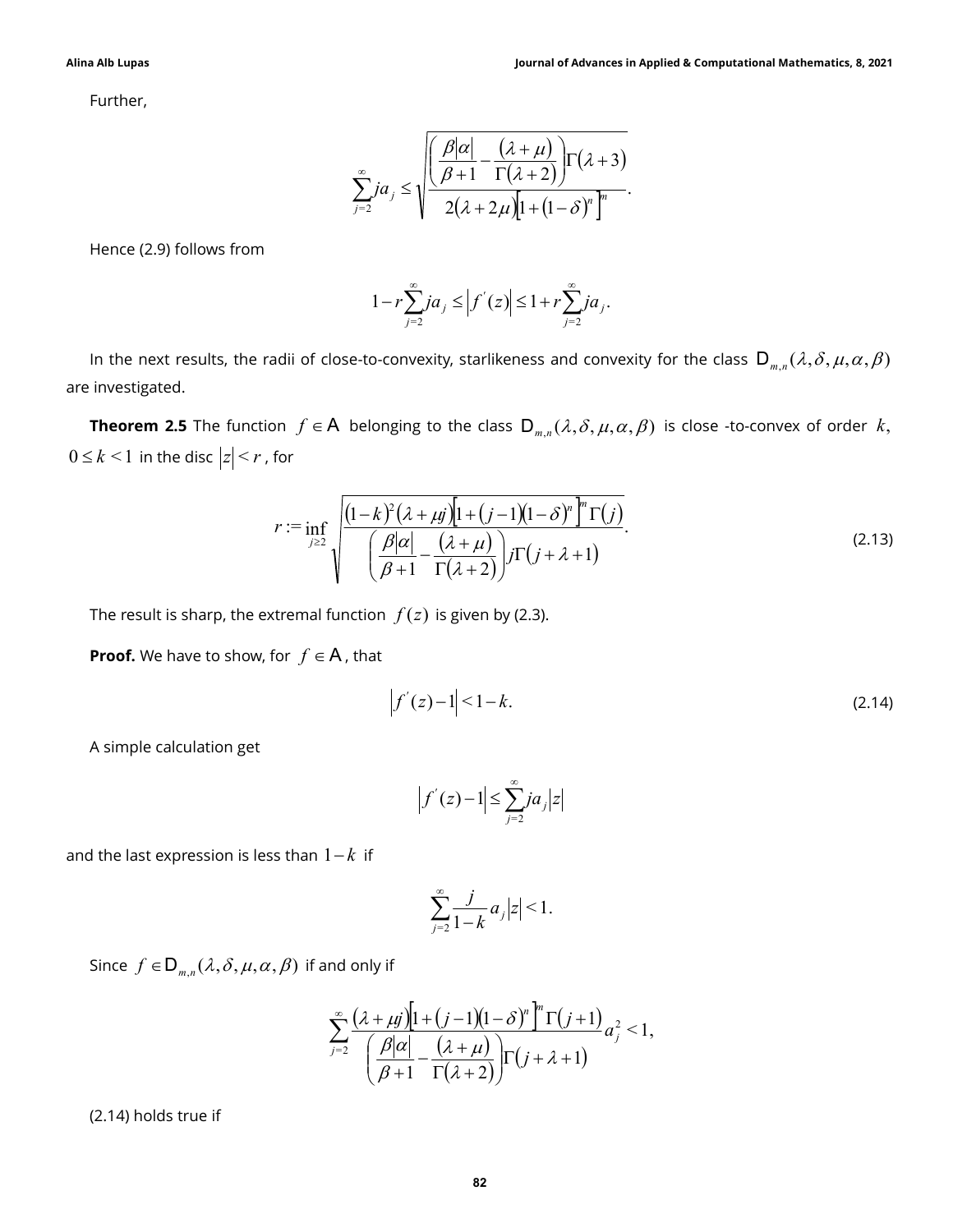Characteristics of a Subclass of Analytic Functions Alina Alb Lupas

tions  
\n
$$
\frac{j}{1-k}|z| \leq \sum_{j=2}^{\infty} \sqrt{\frac{(\lambda + \mu j)[1 + (j-1)(1-\delta)^n]^m \Gamma(j+1)}{(\frac{\beta |\alpha|}{\beta+1} - \frac{(\lambda + \mu)}{\Gamma(\lambda+2)})}}.
$$
\n
$$
|z| \leq \sum_{j=2}^{\infty} \sqrt{\frac{(1-k)^2 (\lambda + \mu j)[1 + (j-1)(1-\delta)^n]^m \Gamma(j)}{(\frac{\beta |\alpha|}{\beta+1} - \frac{(\lambda + \mu)}{\Gamma(\lambda+2)})} \frac{j \Gamma(j+\lambda+1)}{j!}
$$
\n
$$
\delta, \mu, \alpha, \beta).
$$
 Then

.

Or, equivalently,

$$
\left|z\right| \leq \sum_{j=2}^{\infty} \sqrt{\frac{\left(1-k\right)^2 \left(\lambda + \mu j\right)\left[1+\left(j-1\right)\left(1-\delta\right)^n \right]^n \Gamma(j)}{\left(\frac{\beta|\alpha|}{\beta+1} - \frac{\left(\lambda + \mu\right)}{\Gamma(\lambda+2)}\right)j\Gamma\left(j+\lambda+1\right)}},
$$

which completes the proof.

**Theorem 2.6** Let  $f \in D_{m,n}(\lambda, \delta, \mu, \alpha, \beta)$ . Then

1.  $f$  is starlike of order  $k$  in the disc  $|z| \le r_1$ ,  $0 \le k \le 1$ , and

$$
\frac{j}{1-k}|z| \leq \sum_{j=2}^{\infty} \sqrt{\frac{(\lambda + \mu)\left[1 + (j-1)(1-\delta)^n\right]^n \Gamma(j+1)}{\left(\frac{\beta|\alpha|}{\beta+1} - \frac{(\lambda+\mu)}{\Gamma(\lambda+2)}\right) \Gamma(j+\lambda+1)}}.
$$
\n
$$
|z| \leq \sum_{j=2}^{\infty} \sqrt{\frac{(1-k)^2(\lambda+\mu)\left[1 + (j-1)(1-\delta)^n\right]^n \Gamma(j)}{\left(\frac{\beta|\alpha|}{\beta+1} - \frac{(\lambda+\mu)}{\Gamma(\lambda+2)}\right) \Gamma(j+\lambda+1)}},
$$
\n
$$
\delta, \mu, \alpha, \beta) . \text{ Then}
$$
\n
$$
r_1 = \inf_{j\geq 2} \sqrt{\frac{(1-k)^2(\lambda+\mu)\left[1 + (j-1)(1-\delta)^n\right]^n \Gamma(j+1)}{\left(\frac{\beta|\alpha|}{\beta+1} - \frac{(\lambda+\mu)}{\Gamma(\lambda+2)}\right) \Gamma(j+\lambda-2)^2 \Gamma(j+\lambda+1)}}.
$$
\n
$$
r_2 = \inf_{j\geq 2} \sqrt{\frac{\left(\frac{\beta|\alpha|}{\beta+1} - \frac{(\lambda+\mu)}{\Gamma(\lambda+2)}\right) \Gamma(j+\lambda+1)}{\left(\frac{\beta|\alpha|}{\beta+1} - \frac{(\lambda+\mu)}{\Gamma(\lambda+2)}\right) \Gamma(j+\lambda+1)}}.
$$
\n
$$
r_1 = \frac{\sum_{j=2}^{\infty} \left(\frac{\beta|\alpha|}{\beta+1} - \frac{(\lambda+\mu)}{\Gamma(\lambda+2)}\right) \Gamma(j+\lambda+1)}{\Gamma(\lambda+2)}.
$$

2.  $f$  is convex of order  $k$  in the disc  $|z| \le r_2$ ,  $0 \le k \le 1$ , and

$$
|z| \leq \sum_{j=2}^{\infty} \sqrt{\frac{(1-k)^{2}(\lambda + \mu j)[1+(j-1)(1-\delta)^{n} \Gamma(y)}{\left(\frac{\beta|\alpha|}{\beta+1} - \frac{(\lambda+\mu)}{\Gamma(\lambda+2)}\right)} j\Gamma(j+\lambda+1)},
$$
  
\n
$$
\sum_{j\geq 2} \sqrt{\frac{(1-k)^{2}(\lambda+\mu j)[1+(j-1)(1-\delta)^{n} \Gamma(y+1)]}{\left(\frac{\beta|\alpha|}{\beta+1} - \frac{(\lambda+\mu)}{\Gamma(\lambda+2)}\right)} j\Gamma(j+\lambda+1)}.
$$
  
\n
$$
r_{1} = \inf_{j\geq 2} \sqrt{\frac{(1-k)^{2}(\lambda+\mu j)[1+(j-1)(1-\delta)^{n} \Gamma(y+1)]}{\left(\frac{\beta|\alpha|}{\beta+1} - \frac{(\lambda+\mu)}{\Gamma(\lambda+2)}\right)} (j+k-2)^{2} \Gamma(j+\lambda+1)}.
$$
  
\nthe disc  $|z| < r_{2}$ ,  $0 \leq k < 1$ , and  
\n
$$
r_{2} = \inf_{j\geq 2} \sqrt{\frac{(1-k)^{2}(\lambda+\mu j)[1+(j-1)(1-\delta)^{n} \Gamma(y-1)]}{\left(\frac{\beta|\alpha|}{\beta+1} - \frac{(\lambda+\mu)}{\Gamma(\lambda+2)}\right)} j(j-1)\Gamma(j+\lambda+1)}.
$$
  
\nextremal function  $f(z)$  given by (2.3).

The results are sharp for the extremal function  $f(z)$  given by (2.3).

Proof. 1. We have to show that

$$
\left| \frac{zf^{'}(z)}{f(z)} - 1 \right| < 1 - k, \, 0 \le k < 1. \tag{2.15}
$$

We obtain

$$
\left| \frac{zf^{'}(z)}{f(z)} - 1 \right| \le \left| \frac{\sum_{j=2}^{\infty} (j-1)a_j |z|}{1 + \sum_{j=2}^{\infty} a_j |z|} \right|
$$

and the last expresion is less than  $1 - k$  if

$$
\sum_{j=2}^{\infty} \frac{(j+k-2)}{1-k} a_j |z| < 1.
$$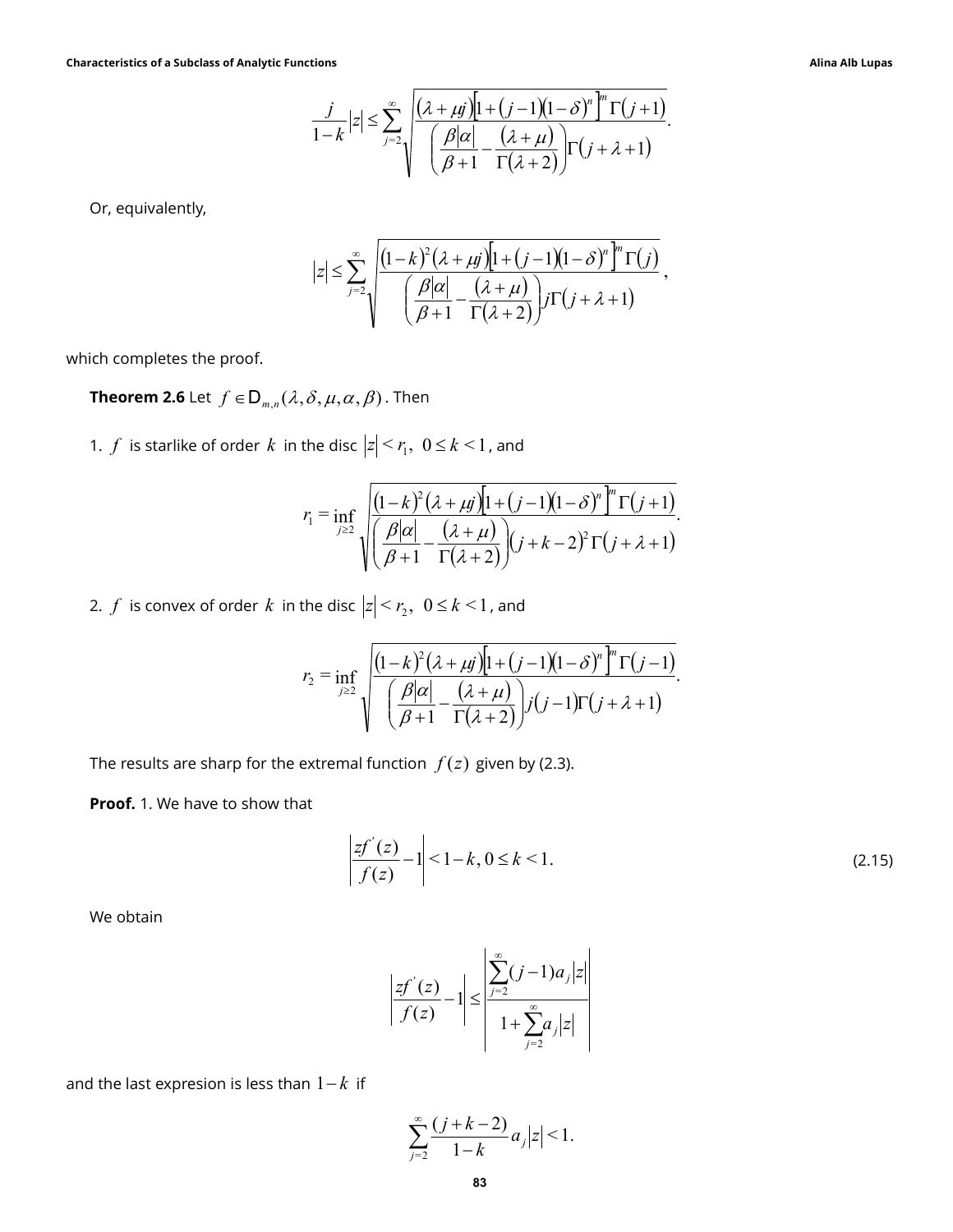Since  $f \in D_{m,n}(\lambda, \delta, \mu, \alpha, \beta)$  if and only if

Journal of Advances in Applied & Computational Mathematics, 8, 2021  
\nand only if\n
$$
\sum_{j=2}^{\infty} \frac{(\lambda + \mu j) \left[1 + (j-1)(1-\delta)^n\right]^m \Gamma(j+1)}{\left(\frac{\beta |\alpha|}{\beta + 1} - \frac{(\lambda + \mu)}{\Gamma(\lambda + 2)}\right) \Gamma(j + \lambda + 1)}
$$
\n
$$
+ k - 2, \qquad \sqrt{(2 + \mu j) \left[1 + (j-1)(1-\delta)^n\right]^m \Gamma(j+1)}
$$

(2.15) holds true if

Journal of Advances in Applied & Computational Mathematics, 8, 2021

\nif and only if

\n
$$
\sum_{j=2}^{\infty} \frac{(\lambda + \mu j) \left[1 + (j-1)(1-\delta)^n\right]^m \Gamma(j+1)}{\left(\frac{\beta |\alpha|}{\beta + 1} - \frac{(\lambda + \mu)}{\Gamma(\lambda + 2)}\right) \Gamma(j + \lambda + 1)}
$$
\n
$$
\frac{j + k - 2}{1 - k} |z| < \sqrt{\frac{(\lambda + \mu j) \left[1 + (j-1)(1-\delta)^n\right]^m \Gamma(j+1)}{\left(\frac{\beta |\alpha|}{\beta + 1} - \frac{(\lambda + \mu)}{\Gamma(\lambda + 2)}\right) \Gamma(j + \lambda + 1)}}.
$$
\n
$$
|z| < \sqrt{\frac{(1 - k)^2 (\lambda + \mu j) \left[1 + (j-1)(1-\delta)^n\right]^m \Gamma(j+1)}{\left(\frac{\beta |\alpha|}{\beta + 1} - \frac{(\lambda + \mu)}{\Gamma(\lambda + 2)}\right) (j + k - 2)^2 \Gamma(j + \lambda + 1)}},
$$
\n
$$
\text{btiained.}
$$
\nBy if  $z f'$  is starlike, we can prove (2) analogue with (1). The function  $f$  is convex.

Or, equivalently,

$$
|z| < \sqrt{\frac{(1-k)^2(\lambda+\mu j)[1+(j-1)(1-\delta)^n]^n \Gamma(j+1)}{\left(\frac{\beta|\alpha|}{\beta+1}-\frac{(\lambda+\mu)}{\Gamma(\lambda+2)}\right)} (j+k-2)^2 \Gamma(j+\lambda+1)},
$$

the starlikeness of the family is obtained.

2. Since  $f$  is convex if and only if  $zf^{'}$  is starlike, we can prove (2) analogue with (1). The function  $f$  is convex if and only if

$$
\left|zf^{''}(z)\right|<1-k.\tag{2.16}
$$

We obtain

$$
\sqrt{\left(\beta + 1\right)\left(\sqrt{2 + \mu y}\right)} \left[1 + \left(\sqrt{2 - 1}\right)\left(1 - \delta\right)^n\right]^m \Gamma(j+1)
$$
\n
$$
\sqrt{\frac{\beta |\alpha|}{\beta + 1} - \frac{(\lambda + \mu)}{\Gamma(\lambda + 2)}}\right) (j + k - 2)^2 \Gamma(j + \lambda + 1)
$$
\n
$$
\Gamma' \text{ is starlike, we can prove (2) analogue with (1). The function  $f$  is convex\n
$$
\left|zf''(z)\right| < 1 - k.
$$
\n
$$
\left|zf''(z)\right| \leq \left|\sum_{j=2}^{\infty} j(j-1)a_j z\right| < 1 - k
$$
\n
$$
\sum_{j=2}^{\infty} \frac{j(j-1)}{1 - k} a_j |z| < 1.
$$
\n
$$
\text{only if}
$$
\n
$$
\frac{(\lambda + \mu j)\left[1 + (j-1)(1 - \delta)^n\right]^m \Gamma(j+1)}{\beta + 1} a_j^2 < 1,
$$
\n
$$
\frac{\beta |\alpha|}{\beta + 1} - \frac{(\lambda + \mu)}{\Gamma(\lambda + 2)}\right) \Gamma(j + \lambda + 1)
$$
$$

Since  $f \in D_{m,n}(\lambda, \delta, \mu, \alpha, \beta)$  if and only if

$$
\sum_{j=l+1}^{\infty} \frac{(\lambda + \mu j) \left[1 + (j-1)(1-\delta)^n\right]^m \Gamma(j+1)}{\left(\frac{\beta |\alpha|}{\beta+1} - \frac{(\lambda + \mu)}{\Gamma(\lambda+2)}\right) \Gamma(j+\lambda+1)} \alpha_j^2 < 1,
$$

(2.16) holds true if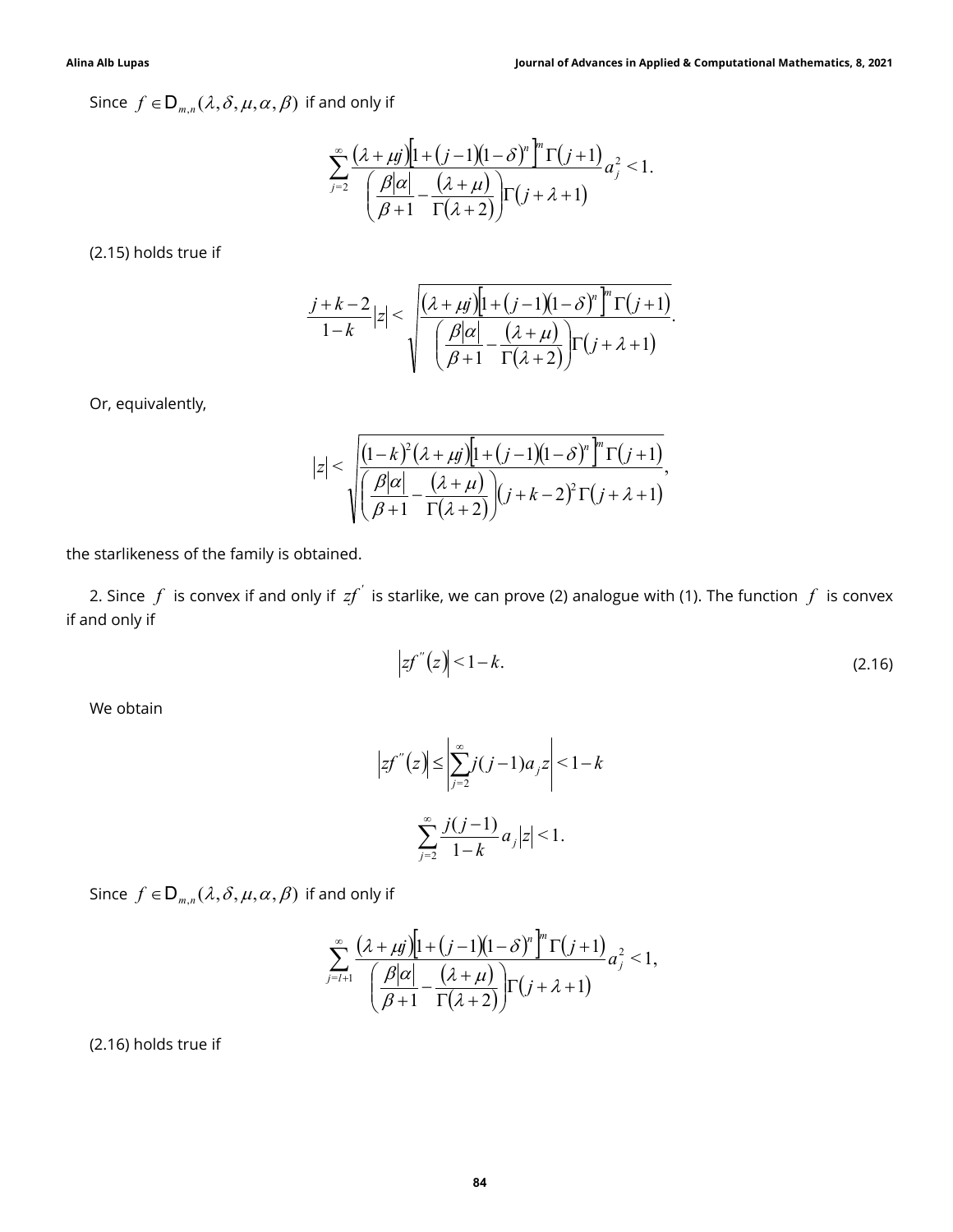tions  
\n
$$
\frac{j(j-1)}{1-k}|z| < \sqrt{\frac{(\lambda + \mu j)[1 + (j-1)(1-\delta)^n]^m \Gamma(j+1)}{\left(\frac{\beta |\alpha|}{\beta + 1} - \frac{(\lambda + \mu)}{\Gamma(\lambda + 2)}\right) \Gamma(j + \lambda + 1)}},
$$
\n
$$
|z| < \sqrt{\frac{(1-k)^2 (\lambda + \mu j)[1 + (j-1)(1-\delta)^n]^m \Gamma(j-1)}{\left(\frac{\beta |\alpha|}{\beta + 1} - \frac{(\lambda + \mu)}{\Gamma(\lambda + 2)}\right) j(j-1) \Gamma(j + \lambda + 1)}},
$$
\namily.

or, equivalently,

$$
\left|z\right| < \sqrt{\frac{\left(1-k\right)^2 \left(\lambda + \mu j\right) \left[1 + \left(j-1\right) \left(1-\delta\right)^n\right]^n \Gamma\left(j-1\right)}{\left(\frac{\beta |\alpha|}{\beta + 1} - \frac{\left(\lambda + \mu\right)}{\Gamma\left(\lambda + 2\right)}\right) j \left(j-1\right) \Gamma\left(j + \lambda + 1\right)}},
$$

which yields the convexity of the family.

#### 3. Conclusion

A new class of analytic functions is defined in this paper using a previously introduced fractional integral operator. The class is studied regarding various characteristics such as distortion bounds and starlikeness and convexity. The results contained here could inspire further studies on the functions of this class regarding subordination and superordination results involving the fractional integral operator used in the present paper.

#### References

- [1] Zhou SS, Rashid S, Parveen S, Akdemir AO, Hammouch Z. New computations for extended weighted functionals within the Hilfer generalized proportional fractional integral operators, AIMS Mathematics 2021; 6(5): 4507–4525. DOI: 10.3934/math.2021267.
- [2] Rashid S, Ashraf R, Bayones FS. A novel treatment of fuzzy fractional Swift–Hohenberg equation for a hybrid transform within the fractional derivative operator, Fractal and Fractional 2021; 5(4): 209. https://doi.org/10.3390/fractalfract5040209.
- [3] Alqudah MA, Ashraf R, Rashid S, Singh J, Hammouch Z, Abdeljawad T. Novel numerical investigations of fuzzy Cauchy reaction–diffusion models via generalized fuzzy fractional derivative operators, Fractal and Fractional, 2021; 5(4): 151. https://doi.org/10.3390/fractalfract5040151.
- [4] Al-Qurashi M, Rashid S, Jarad F, Tahir M, Alsharif AM. New computations for the two-mode version of the fractional Zakharov-Kuznetsov model in plasma fluid by means of the Shehu decomposition method, AIMS Mathematics, 2022; 7(2): 2044-2060. doi:10.3934/math.2022117.
- [5] Rashid S, Hammouch Z, Aydi H, Ahmad AG, Alsharif AM. Novel computations of the time-fractional Fisher's model via generalized fractional integral operators by means of the Elzaki Transform, Fractal and Fractional, 2021; 5(3): 94. https://doi.org/10.3390/fractalfract5030094.
- [6] Rashid S, Khalid A, Bazighifan O, Oros GI. New modifications of integral inequalities via  $\gamma$ -Convexity pertaining to fractional calculus and their applications, Mathematics 2021; 9(15): 1753; https://doi.org/10.3390/math9151753.
- [7] Almalahi MA, Bazighifan O, Panchal SK, Askar SS, Oros GI. Analytical study of two nonlinear coupled hybrid systems involving generalized Hilfer fractional operators, Fractal and Fractional, 2021; 5(4): 178; https://doi.org/10.3390/fractalfract5040178.
- [8] Rashid S, Ashraf R, Akdemir AO, Alqudah MA, Abdeljawad T, Mohamed MS. Analytic fuzzy formulation of a time-fractional Fornberg– Whitham model with Power and Mittag–Leffler kernels, Fractal and Fractional, 2021; 5(3): 113. https://doi.org/10.3390/fractalfract5030113.
- [9] Lupas AA, Catas A. An application of the principle of differential subordination to analytic functions involving Atangana-Baleanu fractional integral of Bessel functions, Symmetry, 2021; 13: 971. https://doi.org/10.3390/sym13060971.
- [10] Srivastava HM, Bansal M, Harjule P. A study of fractional integral operators involving a certain generalized multi-index Mittag-Leffler function, Math. Meth. Appl. Sci., 2018; 1-14.
- [11] Ghanim F, Al-Janaby HF. An analytical study on Mittag-Leffler-confluent hypergeometric functions with fractional integral operator. Math. Methods Appl. Sci., 2021; 44(5): 3605-3614.
- [12] Ghanim F, Al-Janaby HF, Bazighifan O. Some new extensions on fractional differential and integral properties for Mittag-Leffler confluent hypergeometric function, Fractal and Fractional, 2021; 5: 143.
- [13] Lupas AA, Cioban M. On a subclass of analytic functions defined by a fractional integral operator, International Conference on Mathematics, Informatics and Information Technologies, 19-21 April, 2018; B  $\rm \breve{a}$  I  $\rm t$  i, Republica Moldova, 8-14.